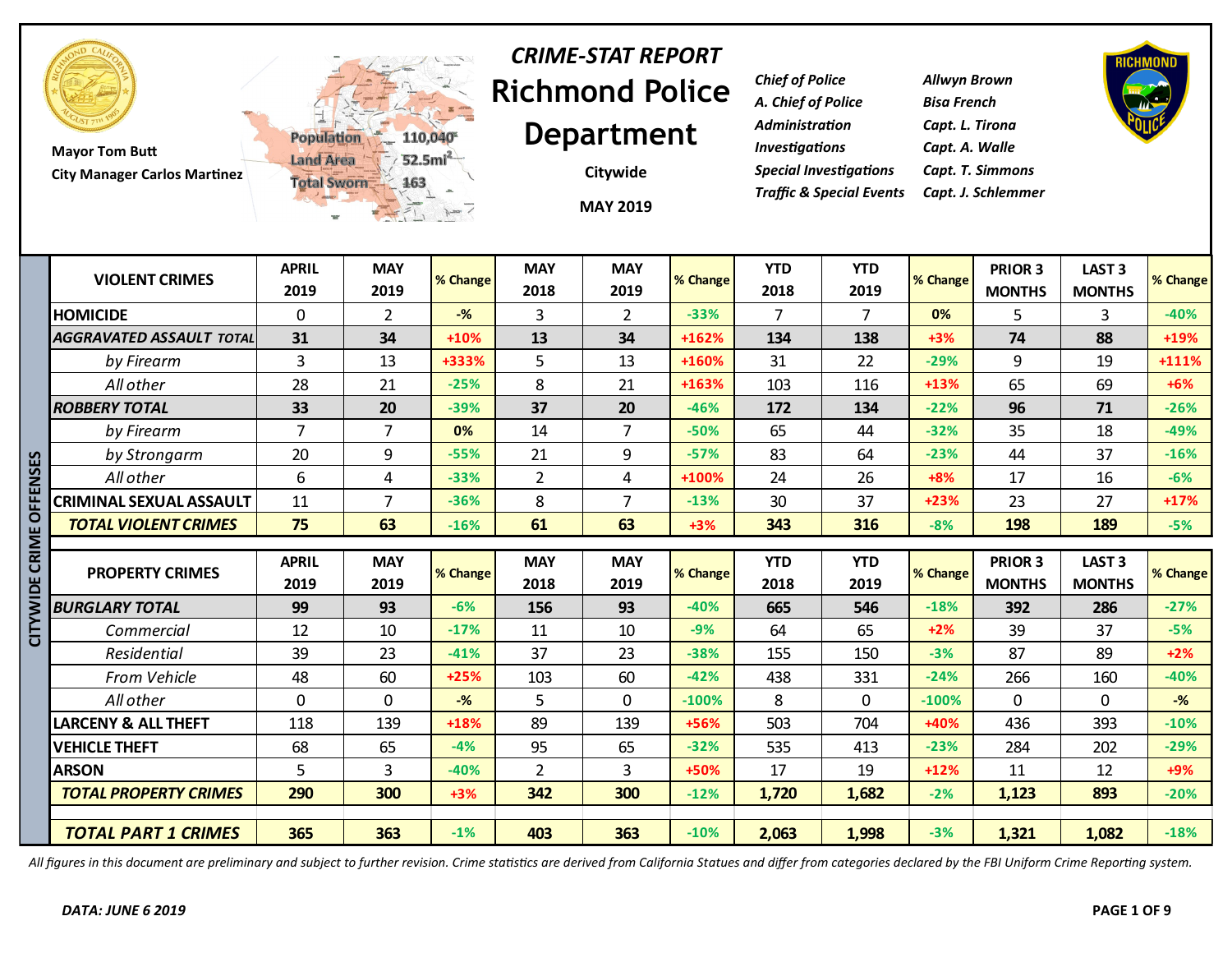

**Mayor Tom Butt City Manager Carlos Martinez**



#### **Richmond Police Department** *CRIME-STAT REPORT*

**Citywide CFS REPORTS**

| Administration                       | Lt. T. Gray        |
|--------------------------------------|--------------------|
| <b>Chief of Staff</b>                | Lt. M. Stonebraker |
| Traffic & Special Events Lt. F. Tan  |                    |
| <b>Communications</b>                | M. Schlemmer       |
| Records                              | K. Carzoli         |
| <b>Information Technology</b> E. Tam |                    |



Traffic Collision Reports 47 54 **+15%** 136 54 **-60%** 662 400 **-40%** 319 197 **-38%**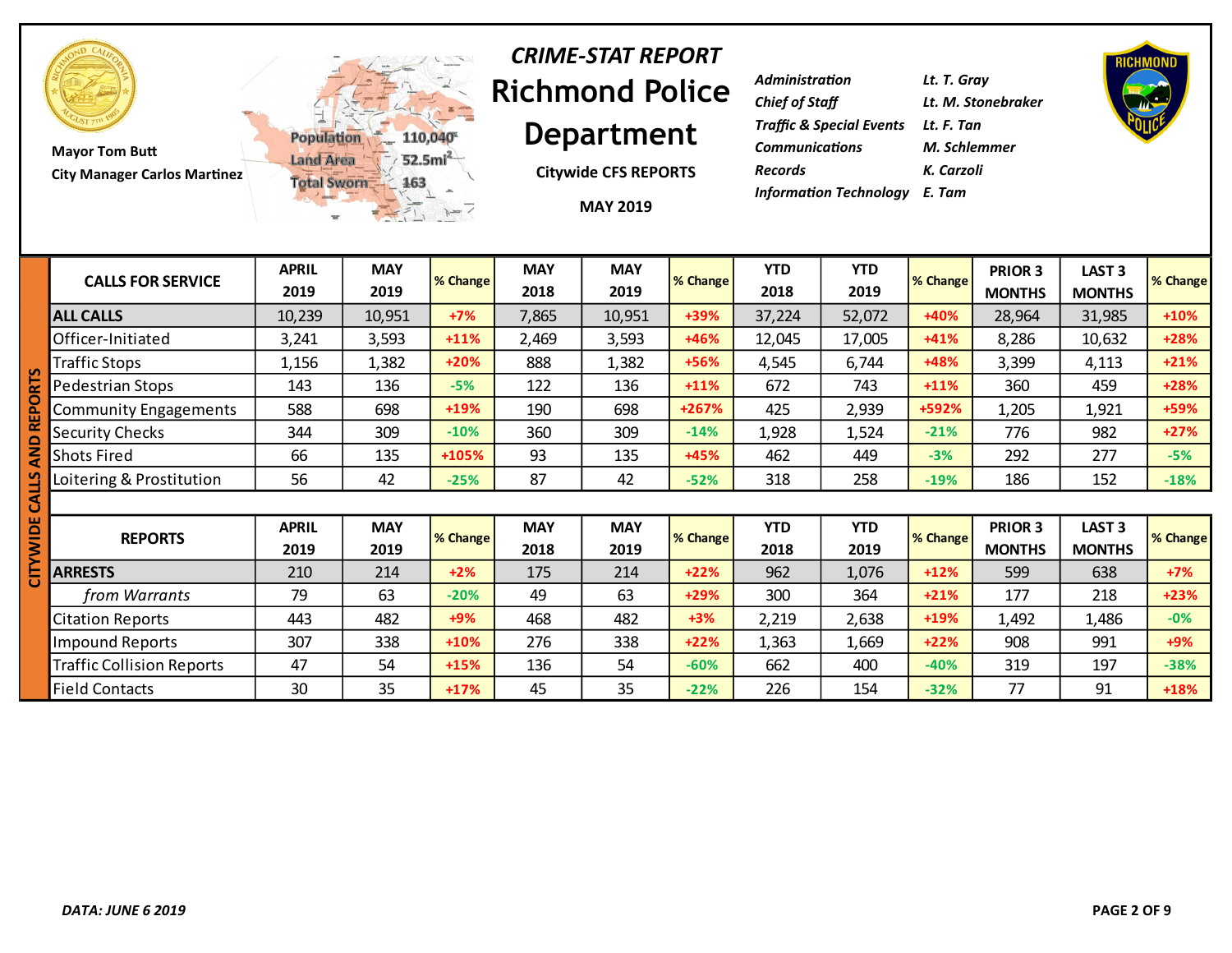

# **Richmond Police**  *CRIME-STAT REPORT*

**Department**

110,040

 $52.5mi<sup>2</sup>$ 

163

**YEAR OVER YEAR STATS**

**MAY 2019**

| <b>CIB</b>              | Lt. E. Barr |
|-------------------------|-------------|
| <b>SIB</b>              | Lt. E. Smit |
| <b>BRAVO Unit</b>       | Sgt. J. Lop |
| <b>SRO Unit</b>         | Sat. L. Par |
| <b>PR&amp;T</b>         | Sat. E. Lou |
| <b>Crime Prevention</b> | M. Milam    |
|                         |             |

*CIB Lt. E. Barragan SIB Lt. E. Smith BRAVO Unit Sgt. J. Lopez* **Parker** *PR&T Sgt. E. Loucas*



|                  |                                  |                        | <b>CITYWIDE</b>       |          | <b>SOUTHERN</b>               |                              |          | <b>CENTRAL</b>                |                       |          | <b>NORTHERN</b>               |                              |                 |
|------------------|----------------------------------|------------------------|-----------------------|----------|-------------------------------|------------------------------|----------|-------------------------------|-----------------------|----------|-------------------------------|------------------------------|-----------------|
|                  | <b>VIOLENT CRIMES</b>            | <b>YOY</b>             | <b>YOY</b>            | % Change | <b>YOY</b>                    | <b>YOY</b>                   | % Change | <b>YOY</b>                    | <b>YOY</b>            | % Change | <b>YOY</b>                    | YOY                          | % Change        |
|                  |                                  | <b>PREVIOUS</b>        | <b>PRESENT</b>        |          | <b>PREVIOUS</b>               | <b>PRESENT</b>               |          | <b>PREVIOUS</b>               | <b>PRESENT</b>        |          | <b>PREVIOUS</b>               | <b>PRESENT</b>               |                 |
|                  | <b>HOMICIDE</b>                  | 15                     | 18                    | $+20%$   | $\overline{7}$                | $\overline{7}$               | 0%       | $\overline{3}$                | 8                     | +167%    | 5                             | $\overline{4}$               | $-20%$          |
|                  | <b>AGGRAVATED ASSAULT TOTAL</b>  | 367                    | 349                   | $-5%$    | 116                           | 102                          | $-12%$   | 138                           | 136                   | $-1%$    | 111                           | 102                          | $-8%$           |
|                  | by Firearm                       | 85                     | 57                    | $-33%$   | 25                            | 18                           | $-28%$   | 39                            | 24                    | $-38%$   | 20                            | 15                           | $-25%$          |
|                  | All other                        | 282                    | 292                   | $+4%$    | 91                            | 84                           | $-8%$    | 99                            | 112                   | $+13%$   | 91                            | 87                           | $-4%$           |
|                  | <b>ROBBERY TOTAL</b>             | 440                    | 371                   | $-16%$   | 111                           | 102                          | $-8%$    | 140                           | 127                   | $-9%$    | 188                           | 142                          | $-24%$          |
| <b>SUREMENTS</b> | by Firearm                       | 151                    | 116                   | $-23%$   | 56                            | 44                           | $-21%$   | 35                            | 26                    | $-26%$   | 60                            | 47                           | $-22%$          |
|                  | by Strongarm                     | 232                    | 201                   | $-13%$   | 48                            | 46                           | $-4%$    | 85                            | 75                    | $-12%$   | 99                            | 80                           | $-19%$          |
|                  | All other                        | 57                     | 54                    | $-5%$    | $\overline{7}$                | 12                           | $+71%$   | 20                            | 26                    | +30%     | 29                            | 15                           | $-48%$          |
|                  | CRIMINAL SEXUAL ASSAULT          | 72                     | 84                    | $+17%$   | 19                            | 28                           | +47%     | 30                            | 24                    | $-20%$   | 17                            | 24                           | $+41%$          |
| <b>MEA</b>       | <b>TOTAL VIOLENT CRIMES</b>      | 894                    | 822                   | $-8%$    | 253                           | 239                          | $-6%$    | 311                           | 295                   | $-5%$    | 321                           | 272                          | $-15%$          |
|                  |                                  |                        |                       |          |                               |                              |          |                               |                       |          |                               |                              |                 |
| <b>YEARI</b>     | <b>PROPERTY CRIMES</b>           | YOY<br><b>PREVIOUS</b> | YOY<br><b>PRESENT</b> | % Change | <b>YOY</b><br><b>PREVIOUS</b> | <b>YOY</b><br><b>PRESENT</b> | % Change | <b>YOY</b><br><b>PREVIOUS</b> | YOY<br><b>PRESENT</b> | % Change | <b>YOY</b><br><b>PREVIOUS</b> | <b>YOY</b><br><b>PRESENT</b> | % Change        |
| <b>OVER</b>      | <b>BURGLARY TOTAL</b>            |                        |                       | $-11%$   | 641                           | 510                          | $-20%$   |                               | 184                   | $-17%$   | 795                           | 786                          | $-1%$           |
|                  |                                  | 1,675                  | 1,491                 | $+4%$    |                               |                              | $+6%$    | 221<br>8                      |                       | $+163%$  |                               | 68                           |                 |
| <b>YEAR</b>      | Commercial<br>Residential        | 154<br>369             | 160<br>365            | $-1%$    | 64<br>131                     | 68<br>122                    | $-7%$    | 64                            | 21<br>56              | $-13%$   | 81<br>177                     | 182                          | $-16%$<br>$+3%$ |
|                  |                                  |                        |                       | $-15%$   |                               |                              | $-27%$   |                               |                       | $-27%$   |                               |                              | 0%              |
|                  | <b>From Vehicle</b><br>All other | 1,132<br>20            | 966<br>$\Omega$       |          | 439<br>$\overline{7}$         | 320<br>$\overline{0}$        |          | 146<br>$\overline{3}$         | 107<br>$\overline{0}$ |          | 536                           | 536<br>$\overline{0}$        | $-100%$         |
|                  |                                  |                        |                       | $-100%$  |                               |                              | $-100%$  |                               |                       | $-100%$  | $\mathbf{1}$                  |                              |                 |
|                  | <b>LARCENY &amp; ALL THEFT</b>   | 1,301                  | 1,552                 | $+19%$   | 416                           | 469                          | $+13%$   | 254                           | 302                   | $+19%$   | 396                           | 746                          | +88%            |
|                  | <b>VEHICLE THEFT</b>             | 1,183                  | 1,089                 | $-8%$    | 357                           | 283                          | $-21%$   | 389                           | 287                   | $-26%$   | 421                           | 497                          | $+18%$          |
|                  | <b>ARSON</b>                     | 44                     | 57                    | +30%     | $\overline{9}$                | 21                           | +133%    | 22                            | 26                    | $+18%$   | 10                            | 10                           | 0%              |
|                  | <b>TOTAL PROPERTY CRIMES</b>     | 4,203                  | 4,189                 | $-0%$    | 1,423                         | 1,283                        | $-10%$   | 886                           | 799                   | $-10%$   | 1,622                         | 2,039                        | $+26%$          |
|                  |                                  |                        |                       |          |                               |                              |          |                               |                       |          |                               |                              |                 |
|                  | <b>TOTAL PART 1 CRIMES</b>       | 5,097                  | 5,011                 | $-2%$    | 1,676                         | 1,522                        | $-9%$    | 1,197                         | 1,094                 | $-9%$    | 1,943                         | 2,311                        | +19%            |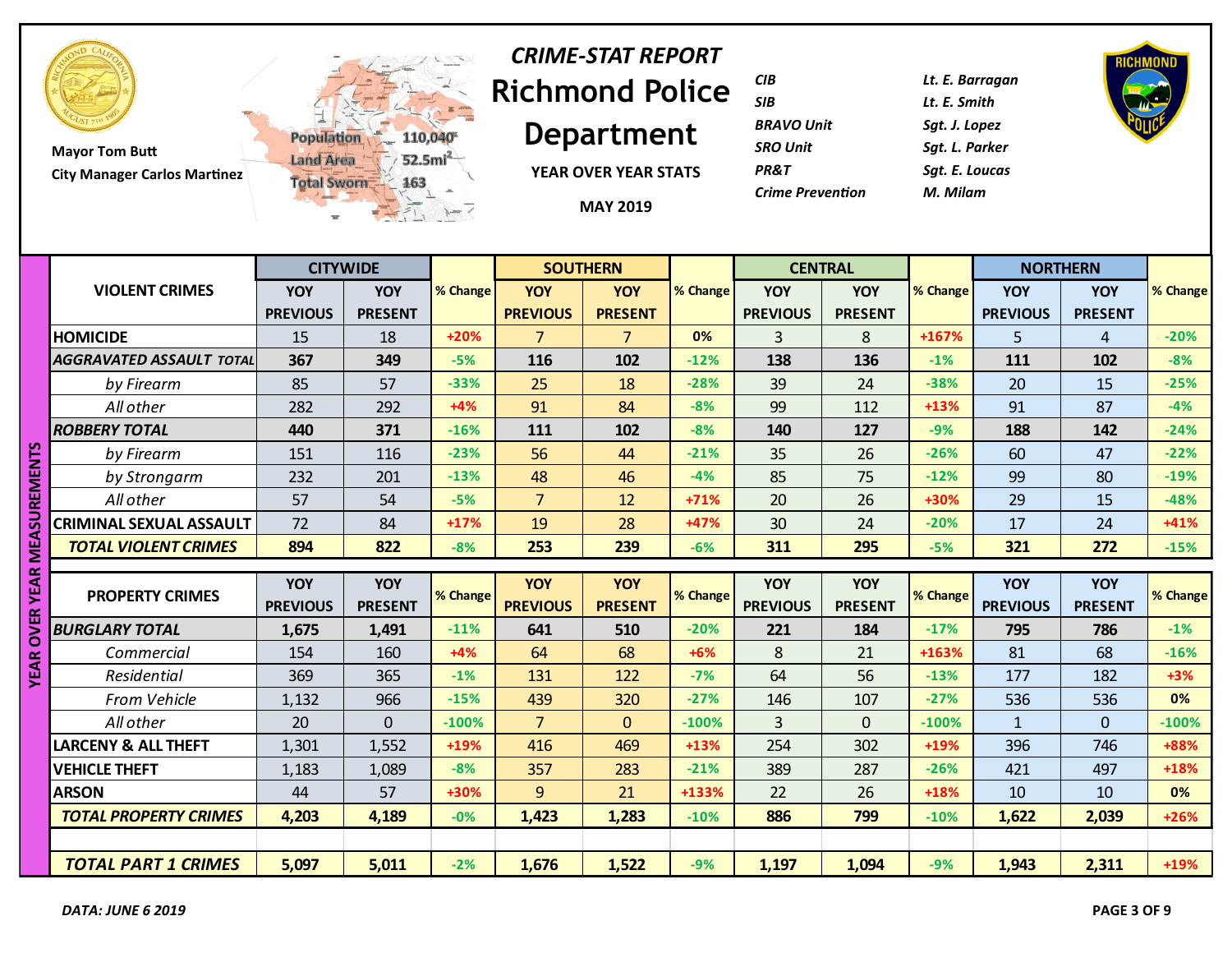

## **Richmond Police Department** *CRIME-STAT REPORT*

**Southern District CASES**



*Capt. T. Simmons Lt. B. Gard*

|      | <b>Total Sworn</b><br>25        |                      | $\mathcal{C}$      |          |                    | <b>MAY 2019</b>    |                |                    |                    |          |                          |                                    |          |
|------|---------------------------------|----------------------|--------------------|----------|--------------------|--------------------|----------------|--------------------|--------------------|----------|--------------------------|------------------------------------|----------|
|      | <b>VIOLENT CRIMES</b>           | <b>APRIL</b><br>2019 | <b>MAY</b><br>2019 | % Change | <b>MAY</b><br>2018 | <b>MAY</b><br>2019 | % Change       | <b>YTD</b><br>2018 | <b>YTD</b><br>2019 | % Change | PRIOR 3<br><b>MONTHS</b> | <b>LAST 3</b><br><b>MONTHS</b>     | % Change |
|      | <b>HOMICIDE</b>                 | 0                    | $\mathbf{1}$       | $-%$     | 0                  | 1                  | $-\frac{9}{6}$ | 4                  | 4                  | 0%       | 3                        | $\mathbf{1}$                       | $-67%$   |
|      | <b>AGGRAVATED ASSAULT TOTAL</b> | $\overline{2}$       | 8                  | +300%    | $\overline{2}$     | 8                  | +300%          | 39                 | 34                 | $-13%$   | 30                       | 13                                 | $-57%$   |
|      | by Firearm                      | $\mathbf{1}$         | 3                  | +200%    | $\mathbf{1}$       | 3                  | +200%          | 9                  | $\overline{7}$     | $-22%$   | 6                        | 4                                  | $-33%$   |
|      | All other                       | 1                    | 5                  | +400%    | $\mathbf{1}$       | 5                  | +400%          | 30                 | 27                 | $-10%$   | 24                       | 9                                  | $-63%$   |
| n    | <b>ROBBERY TOTAL</b>            | 4                    | 6                  | +50%     | 11                 | 6                  | $-45%$         | 46                 | 35                 | $-24%$   | 32                       | 15                                 | $-53%$   |
| ΜΣ   | by Firearm                      | $\overline{2}$       | $\mathbf{1}$       | $-50%$   | 5                  | $\mathbf{1}$       | $-80%$         | 21                 | 14                 | $-33%$   | 15                       | 4                                  | $-73%$   |
| o.   | by Strongarm                    | $\overline{2}$       | 4                  | +100%    | 6                  | 4                  | $-33%$         | 23                 | 14                 | $-39%$   | 11                       | 8                                  | $-27%$   |
| n    | All other                       | 0                    | $\mathbf{1}$       | $-%$     | $\mathbf 0$        | $\mathbf{1}$       | $-%$           | $\overline{2}$     | $\overline{7}$     | +250%    | 6                        | 3                                  | $-50%$   |
|      | <b>CRIMINAL SEXUAL ASSAULT</b>  | $\overline{3}$       | $\mathbf{1}$       | $-67%$   | $\overline{3}$     | $\mathbf{1}$       | $-67%$         | 11                 | 12                 | +9%      | $\overline{7}$           | 8                                  | $+14%$   |
| CRIM | <b>TOTAL VIOLENT CRIMES</b>     | 9                    | 16                 | +78%     | 16                 | 16                 | 0%             | 100                | 85                 | $-15%$   | 72                       | 37                                 | $-49%$   |
|      |                                 |                      |                    |          |                    |                    |                |                    |                    |          |                          |                                    |          |
| ᇎ    | <b>PROPERTY CRIMES</b>          | <b>APRIL</b><br>2019 | <b>MAY</b><br>2019 | % Change | <b>MAY</b><br>2018 | <b>MAY</b><br>2019 | % Change       | <b>YTD</b><br>2018 | <b>YTD</b><br>2019 | % Change | PRIOR 3<br><b>MONTHS</b> | LAST <sub>3</sub><br><b>MONTHS</b> | % Change |
|      | <b>BURGLARY TOTAL</b>           | 35                   | 33                 | $-6%$    | 71                 | 33                 | $-54%$         | 274                | 205                | $-25%$   | 163                      | 94                                 | $-42%$   |
| ERN  | Commercial                      | 6                    | 4                  | $-33%$   | 3                  | $\overline{4}$     | +33%           | 26                 | 27                 | $+4%$    | 16                       | 15                                 | $-6%$    |
| Ξ    | Residential                     | 9                    | 4                  | $-56%$   | 21                 | 4                  | $-81%$         | 72                 | 41                 | $-43%$   | 30                       | 18                                 | $-40%$   |
| 2    | From Vehicle                    | 20                   | 25                 | $+25%$   | 43                 | 25                 | $-42%$         | 169                | 137                | $-19%$   | 117                      | 61                                 | $-48%$   |
|      | All other                       | 0                    | $\mathbf 0$        | $-%$     | 4                  | $\mathbf 0$        | $-100%$        | $\overline{7}$     | $\overline{0}$     | $-100%$  | $\mathbf 0$              | $\mathbf 0$                        | $-$ %    |
|      | <b>LARCENY &amp; ALL THEFT</b>  | 37                   | 47                 | $+27%$   | 27                 | 47                 | $+74%$         | 178                | 199                | $+12%$   | 111                      | 122                                | $+10%$   |
|      |                                 |                      |                    |          |                    |                    | $-48%$         | 168                | 90                 | $-46%$   | 67                       | 42                                 | $-37%$   |
|      | <b>VEHICLE THEFT</b>            | 9                    | 15                 | $+67%$   | 29                 | 15                 |                |                    |                    |          |                          |                                    |          |
|      | <b>ARSON</b>                    | $\mathbf{1}$         | $\mathbf{1}$       | 0%       | $\mathbf 0$        | $\mathbf 1$        | $-%$           | 3                  | 6                  | +100%    | 4                        | $\overline{2}$                     | $-50%$   |
|      | <b>TOTAL PROPERTY CRIMES</b>    | 82                   | 96                 | $+17%$   | 127                | 96                 | $-24%$         | 623                | 500                | $-20%$   | 345                      | 260                                | $-25%$   |

*All figures in this document are preliminary and subject to further revision. Crime statistics are derived from California Statues and differ from categories declared by the FBI Uniform Crime Reporting system.*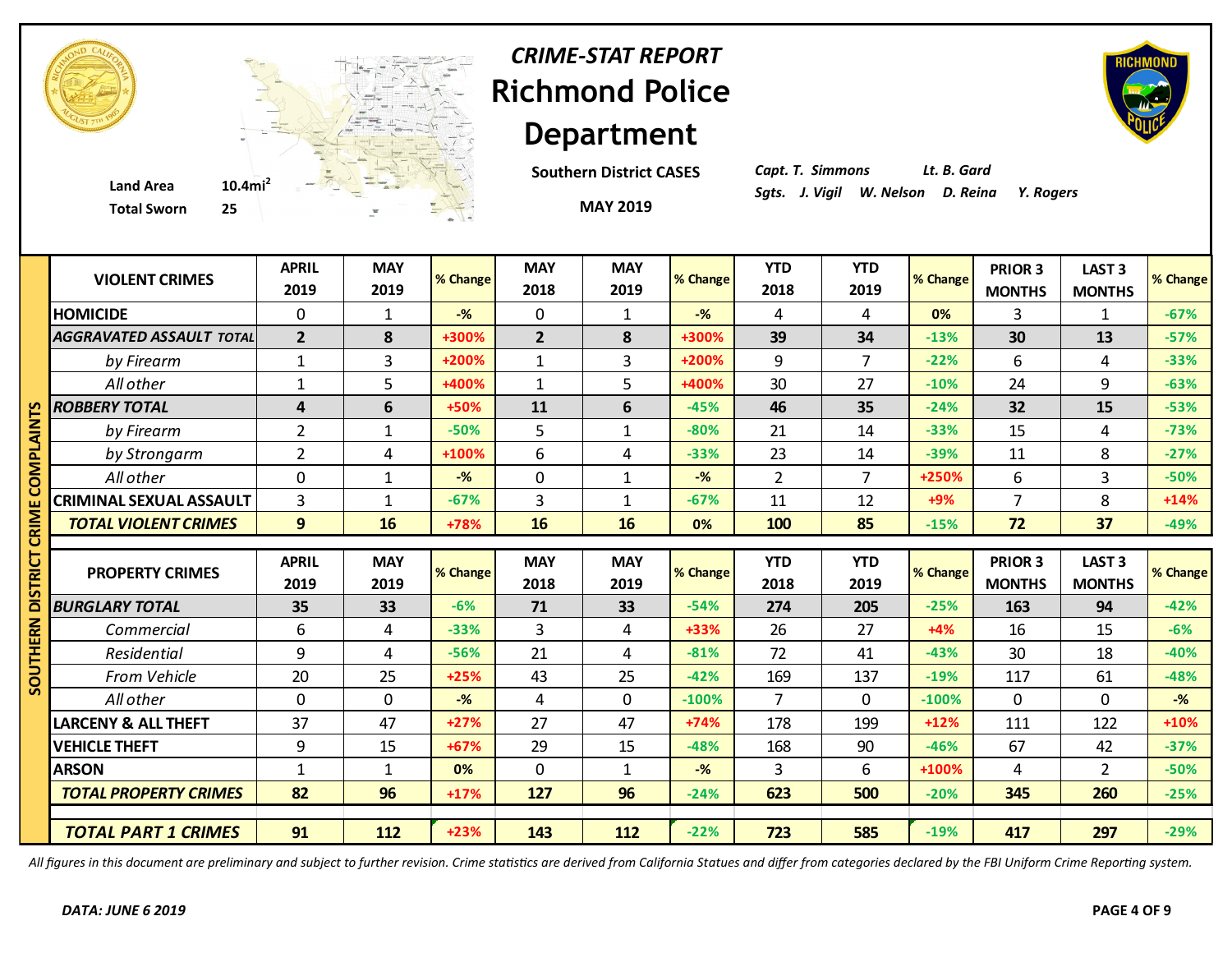

## **Richmond Police Department** *CRIME-STAT REPORT*

**MAY 2019 Southern District CFS** *Capt. T. Simmons Lt. B. Gard*

| <b>CALLS FOR SERVICE</b>         | <b>APRIL</b><br>2019 | <b>MAY</b><br>2019 | % Change | <b>MAY</b><br>2018 | <b>MAY</b><br>2019 | % Change | <b>YTD</b><br>2018 | <b>YTD</b><br>2019 | % Change | <b>PRIOR 3</b><br><b>MONTHS</b> | <b>LAST 3</b><br><b>MONTHS</b>     | % Change |
|----------------------------------|----------------------|--------------------|----------|--------------------|--------------------|----------|--------------------|--------------------|----------|---------------------------------|------------------------------------|----------|
| <b>ALL CALLS</b>                 | 3,277                | 3,585              | $+9%$    | 2,254              | 3,585              | +59%     | 11,309             | 17,199             | $+52%$   | 9,341                           | 10,462                             | $+12%$   |
| Officer-Initiated                | 1,193                | 1,265              | $+6%$    | 765                | 1,265              | $+65%$   | 3,911              | 6,434              | +65%     | 3,097                           | 3,922                              | $+27%$   |
| <b>Traffic Stops</b>             | 402                  | 430                | $+7%$    | 273                | 430                | +58%     | 1,464              | 2,305              | +57%     | 1,144                           | 1,393                              | $+22%$   |
| Pedestrian Stops                 | 33                   | 30                 | $-9%$    | 19                 | 30                 | +58%     | 139                | 177                | $+27%$   | 89                              | 103                                | $+16%$   |
| <b>Community Engagements</b>     | 277                  | 321                | $+16%$   | 87                 | 321                | +269%    | 189                | 1,505              | +696%    | 625                             | 941                                | $+51%$   |
| <b>Security Checks</b>           | 102                  | 79                 | $-23%$   | 103                | 79                 | $-23%$   | 682                | 481                | $-29%$   | 258                             | 298                                | $+16%$   |
| <b>Shots Fired</b>               | 16                   | 37                 | +131%    | 19                 | 37                 | +95%     | 132                | 128                | $-3%$    | 98                              | 73                                 | $-26%$   |
| Loitering & Prostitution         | 5                    | 6                  | $+20%$   | 13                 | 6                  | $-54%$   | 56                 | 34                 | $-39%$   | 24                              | 18                                 | $-25%$   |
|                                  |                      |                    |          |                    |                    |          |                    |                    |          |                                 |                                    |          |
| <b>REPORTS</b>                   | <b>APRIL</b><br>2019 | <b>MAY</b><br>2019 | % Change | <b>MAY</b><br>2018 | <b>MAY</b><br>2019 | % Change | <b>YTD</b><br>2018 | <b>YTD</b><br>2019 | % Change | PRIOR 3<br><b>MONTHS</b>        | LAST <sub>3</sub><br><b>MONTHS</b> | % Change |
| <b>ARRESTS</b>                   | 69                   | 58                 | $-16%$   | 51                 | 58                 | $+14%$   | 295                | 354                | $+20%$   | 208                             | 193                                | $-7%$    |
| from Warrants                    | 27                   | 13                 | $-52%$   | 15                 | 13                 | $-13%$   | 110                | 120                | $+9%$    | 62                              | 68                                 | +10%     |
| <b>Citation Reports</b>          | 211                  | 169                | $-20%$   | 215                | 169                | $-21%$   | 963                | 1,055              | $+10%$   | 547                             | 589                                | $+8%$    |
| <b>Impound Reports</b>           | 100                  | 106                | $+6%$    | 91                 | 106                | $+16%$   | 487                | 577                | +18%     | 328                             | 313                                | $-5%$    |
| <b>Traffic Collision Reports</b> | 15                   | 21                 | +40%     | 26                 | 21                 | $-19%$   | 168                | 140                | $-17%$   | 120                             | 68                                 | $-43%$   |
| <b>Field Contacts</b>            | 15                   | 14                 | $-7%$    | 32                 | 14                 | $-56%$   | 141                | 72                 | $-49%$   | 37                              | 38                                 | $+3%$    |

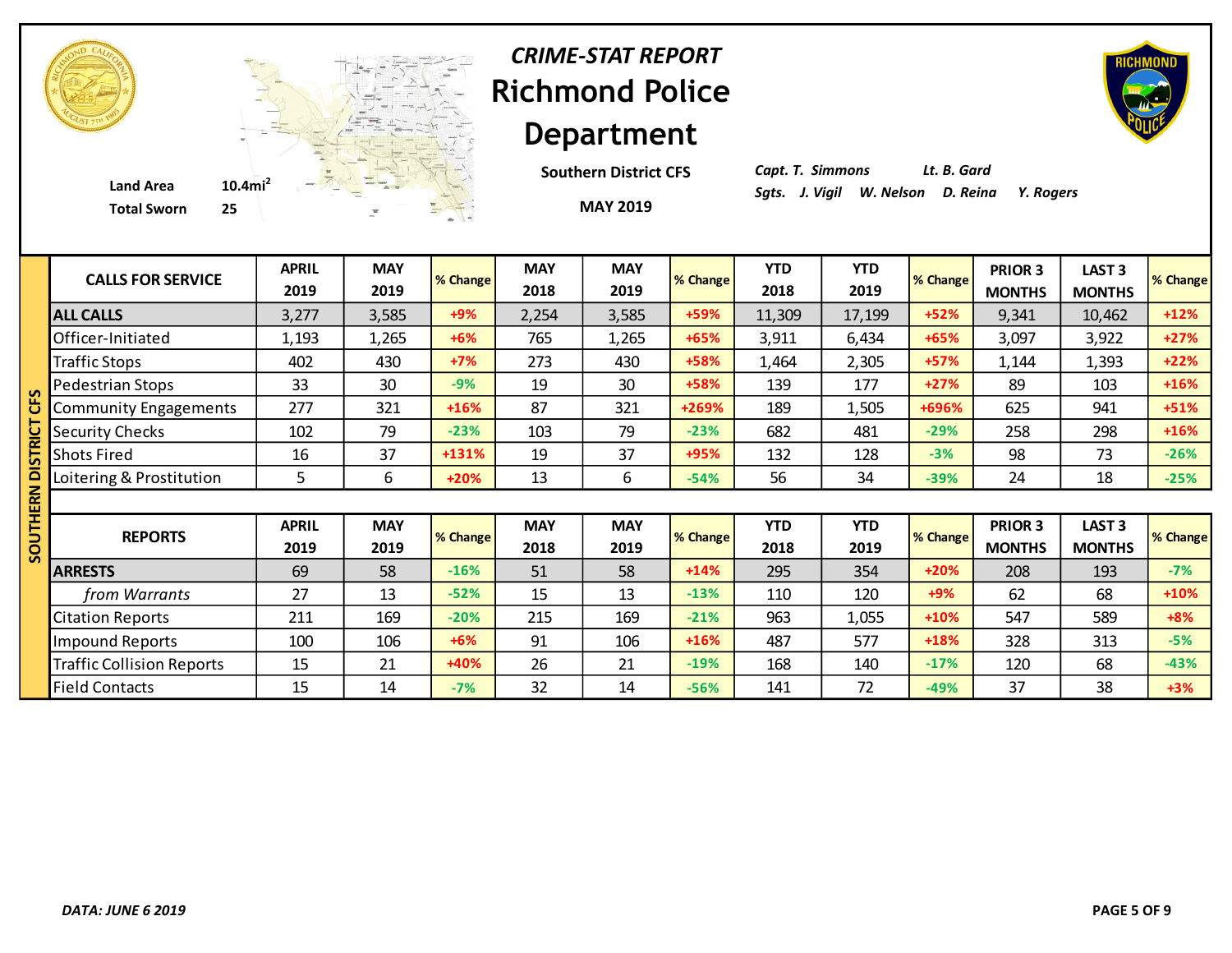| <b>CRIME-STAT REPORT</b> |
|--------------------------|
| Richmond Police          |
| <b>Department</b>        |

**Central District CASES**

**MAY 2019**

*Capt. J. Schlemmer Lt. T. Mollenbernd*

|               | <b>Total Sworn</b>              |                      | 25 A A A A REAL PROPERTY |          |                         | <b>MAY 2019</b>         |          |                    |                    |          |                                 |                                    |          |
|---------------|---------------------------------|----------------------|--------------------------|----------|-------------------------|-------------------------|----------|--------------------|--------------------|----------|---------------------------------|------------------------------------|----------|
|               | <b>VIOLENT CRIMES</b>           | <b>APRIL</b><br>2019 | <b>MAY</b><br>2019       | % Change | <b>MAY</b><br>2018      | <b>MAY</b><br>2019      | % Change | <b>YTD</b><br>2018 | <b>YTD</b><br>2019 | % Change | <b>PRIOR 3</b><br><b>MONTHS</b> | LAST <sub>3</sub><br><b>MONTHS</b> | % Change |
|               | <b>HOMICIDE</b>                 | 0                    | 1                        | $-$ %    | $\mathbf{1}$            | 1                       | 0%       | $\mathbf{1}$       | $2^{\circ}$        | +100%    | 0                               | $\mathbf{2}$                       | $-$ %    |
|               | <b>AGGRAVATED ASSAULT TOTAL</b> | 14                   | 17                       | $+21%$   | $\overline{\mathbf{z}}$ | 17                      | $+143%$  | 56                 | 60                 | $+7%$    | 24                              | 43                                 | +79%     |
|               | by Firearm                      | $\overline{2}$       | 5                        | +150%    | $\overline{3}$          | 5                       | +67%     | 16                 | 8                  | $-50%$   | $\overline{2}$                  | 8                                  | +300%    |
|               | All other                       | 12                   | 12                       | 0%       | 4                       | 12                      | +200%    | 40                 | 52                 | +30%     | 22                              | 35                                 | +59%     |
|               | <b>ROBBERY TOTAL</b>            | 14                   | 3                        | $-79%$   | 10                      | $\overline{\mathbf{3}}$ | $-70%$   | 45                 | 48                 | $+7%$    | 30                              | 25                                 | $-17%$   |
|               | by Firearm                      | $\overline{2}$       | $\overline{2}$           | 0%       | 4                       | $\overline{2}$          | $-50%$   | 16                 | 13                 | $-19%$   | 9                               | 5                                  | $-44%$   |
| <b>PLAINT</b> | by Strongarm                    | 9                    | 0                        | $-100%$  | 5                       | $\mathbf 0$             | $-100%$  | 23                 | 24                 | $+4%$    | 13                              | 14                                 | $+8%$    |
| ≅             | All other                       | $\overline{3}$       | $\mathbf{1}$             | $-67%$   | $\mathbf{1}$            | $\mathbf{1}$            | 0%       | 6                  | 11                 | +83%     | 8                               | 6                                  | $-25%$   |
|               | <b>CRIMINAL SEXUAL ASSAULT</b>  | 3                    | 3                        | 0%       | $\overline{4}$          | 3                       | $-25%$   | 11                 | 9                  | $-18%$   | $\overline{7}$                  | 6                                  | $-14%$   |
|               | <b>TOTAL VIOLENT CRIMES</b>     | 31                   | 24                       | $-23%$   | 22                      | 24                      | +9%      | 113                | 119                | $+5%$    | 61                              | 76                                 | $+25%$   |
|               |                                 |                      |                          |          |                         |                         |          |                    |                    |          |                                 |                                    |          |
| g             |                                 |                      |                          |          |                         |                         |          |                    |                    |          |                                 |                                    |          |
| 5             | <b>PROPERTY CRIMES</b>          | <b>APRIL</b><br>2019 | <b>MAY</b><br>2019       | % Change | <b>MAY</b><br>2018      | <b>MAY</b><br>2019      | % Change | <b>YTD</b><br>2018 | <b>YTD</b><br>2019 | % Change | <b>PRIOR 3</b><br><b>MONTHS</b> | LAST <sub>3</sub><br><b>MONTHS</b> | % Change |
|               | <b>BURGLARY TOTAL</b>           | 26                   | $\overline{7}$           | $-73%$   | 13                      | $\overline{7}$          | $-46%$   | 86                 | 82                 | $-5%$    | 50                              | 46                                 | $-8%$    |
|               | Commercial                      | 4                    | $\mathbf{1}$             | $-75%$   | $\pmb{0}$               | $\mathbf{1}$            | $-$ %    | 5                  | 11                 | +120%    | 6                               | 6                                  | 0%       |
|               | Residential                     | 11                   | 3                        | $-73%$   | 6                       | 3                       | $-50%$   | 28                 | 31                 | $+11%$   | 16                              | 20                                 | $+25%$   |
|               | From Vehicle                    | 11                   | 3                        | $-73%$   | $\overline{7}$          | 3                       | $-57%$   | 53                 | 40                 | $-25%$   | 28                              | 20                                 | $-29%$   |
|               | All other                       | $\mathbf 0$          | $\Omega$                 | $-%$     | $\mathbf 0$             | $\mathbf 0$             | $-$ %    | $\mathbf{0}$       | $\mathbf 0$        | $-$ %    | $\mathbf 0$                     | 0                                  | $-%$     |
| Ξ             | <b>LARCENY &amp; ALL THEFT</b>  | 27                   | 28                       | $+4%$    | 18                      | 28                      | +56%     | 90                 | 135                | +50%     | 89                              | 78                                 | $-12%$   |
|               | <b>VEHICLE THEFT</b>            | 26                   | 25                       | $-4%$    | 34                      | 25                      | $-26%$   | 199                | 138                | $-31%$   | 74                              | 74                                 | 0%       |
|               | <b>ARSON</b>                    | 3                    | $\overline{2}$           | $-33%$   | $\mathbf{1}$            | $\overline{2}$          | +100%    | 9                  | 9                  | 0%       | 3                               | 8                                  | $+167%$  |
|               | <b>TOTAL PROPERTY CRIMES</b>    | 82                   | 62                       | $-24%$   | 66                      | 62                      | $-6%$    | 384                | 364                | $-5%$    | 216                             | 206                                | $-5%$    |

*All figures in this document are preliminary and subject to further revision. Crime statistics are derived from California Statues and differ from categories declared by the FBI Uniform Crime Reporting system.*



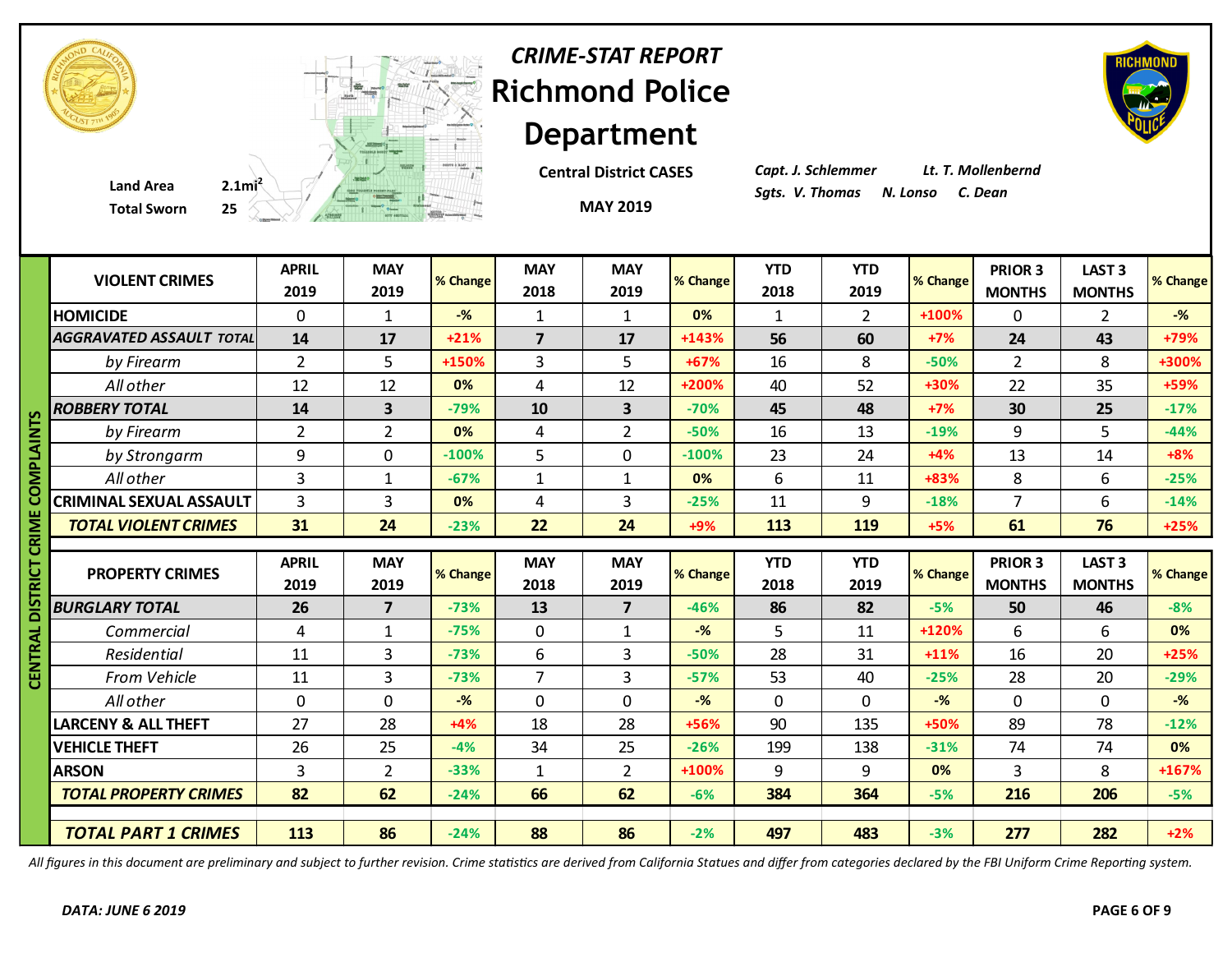| <b>CRIME-STAT REPORT</b> |
|--------------------------|
| <b>Richmond Police</b>   |
| <b>Department</b>        |

**MAY 2019 Central District CFS** *Capt. J. Schlemmer Lt. T. Mollenbernd*

| <b>CALLS FOR SERVICE</b>         | <b>APRIL</b><br>2019 | <b>MAY</b><br>2019 | % Change | <b>MAY</b><br>2018 | <b>MAY</b><br>2019 | % Change | <b>YTD</b><br>2018 | <b>YTD</b><br>2019 | % Change | PRIOR 3<br><b>MONTHS</b>      | LAST <sub>3</sub><br><b>MONTHS</b> | <b>% Change</b> |
|----------------------------------|----------------------|--------------------|----------|--------------------|--------------------|----------|--------------------|--------------------|----------|-------------------------------|------------------------------------|-----------------|
| <b>ALL CALLS</b>                 | 3,073                | 3,312              | $+8%$    | 2,457              | 3,312              | $+35%$   | 10,959             | 15,389             | +40%     | 8,378                         | 9,650                              | +15%            |
| Officer-Initiated                | 1,075                | 1,215              | $+13%$   | 660                | 1,215              | $+84%$   | 3,167              | 5,526              | $+74%$   | 2,653                         | 3,522                              | +33%            |
| <b>Traffic Stops</b>             | 464                  | 568                | $+22%$   | 336                | 568                | +69%     | 1,676              | 2,676              | +60%     | 1,401                         | 1,655                              | +18%            |
| Pedestrian Stops                 | 73                   | 74                 | $+1%$    | 72                 | 74                 | $+3%$    | 338                | 359                | $+6%$    | 174                           | 232                                | +33%            |
| <b>Community Engagements</b>     | 137                  | 172                | $+26%$   | 68                 | 172                | +153%    | 112                | 666                | +495%    | 299                           | 440                                | +47%            |
| <b>Security Checks</b>           | 94                   | 94                 | 0%       | 77                 | 94                 | $+22%$   | 391                | 347                | $-11%$   | 180                           | 248                                | +38%            |
| <b>Shots Fired</b>               | 25                   | 58                 | $+132%$  | 43                 | 58                 | +35%     | 189                | 190                | $+1\%$   | 120                           | 113                                | $-6%$           |
| Loitering & Prostitution         | 21                   | 22                 | $+5%$    | 22                 | 22                 | 0%       | 73                 | 96                 | $+32%$   | 46                            | 58                                 | $+26%$          |
|                                  |                      |                    |          |                    |                    |          |                    |                    |          |                               |                                    |                 |
| <b>REPORTS</b>                   | <b>APRIL</b><br>2019 | <b>MAY</b><br>2019 | % Change | <b>MAY</b><br>2018 | <b>MAY</b><br>2019 | % Change | <b>YTD</b><br>2018 | <b>YTD</b><br>2019 | % Change | <b>PREV3</b><br><b>MONTHS</b> | <b>LAST 3</b><br><b>MONTHS</b>     | % Change        |
| <b>ARRESTS</b>                   | 82                   | 74                 | $-10%$   | 71                 | 74                 | $+4%$    | 369                | 402                | $+9%$    | 222                           | 246                                | $+11%$          |
| from Warrants                    | 30                   | 19                 | $-37%$   | 21                 | 19                 | $-10%$   | 133                | 137                | $+3%$    | 73                            | 81                                 | $+11%$          |
| <b>Citation Reports</b>          | 123                  | 162                | $+32%$   | 96                 | 162                | $+69%$   | 472                | 841                | +78%     | 469                           | 464                                | $-1%$           |
| Impound Reports                  | 121                  | 132                | $+9%$    | 152                | 132                | $-13%$   | 545                | 612                | $+12%$   | 313                           | 398                                | $+27%$          |
| <b>Traffic Collision Reports</b> | 14                   | 17                 | $+21%$   | 45                 | 17                 | $-62%$   | 201                | 122                | $-39%$   | 93                            | 68                                 | $-27%$          |
| <b>Field Contacts</b>            | 8                    | 13                 | $+63%$   | 9                  | 13                 | $+44%$   | 49                 | 46                 | $-6%$    | 22                            | 29                                 | $+32%$          |





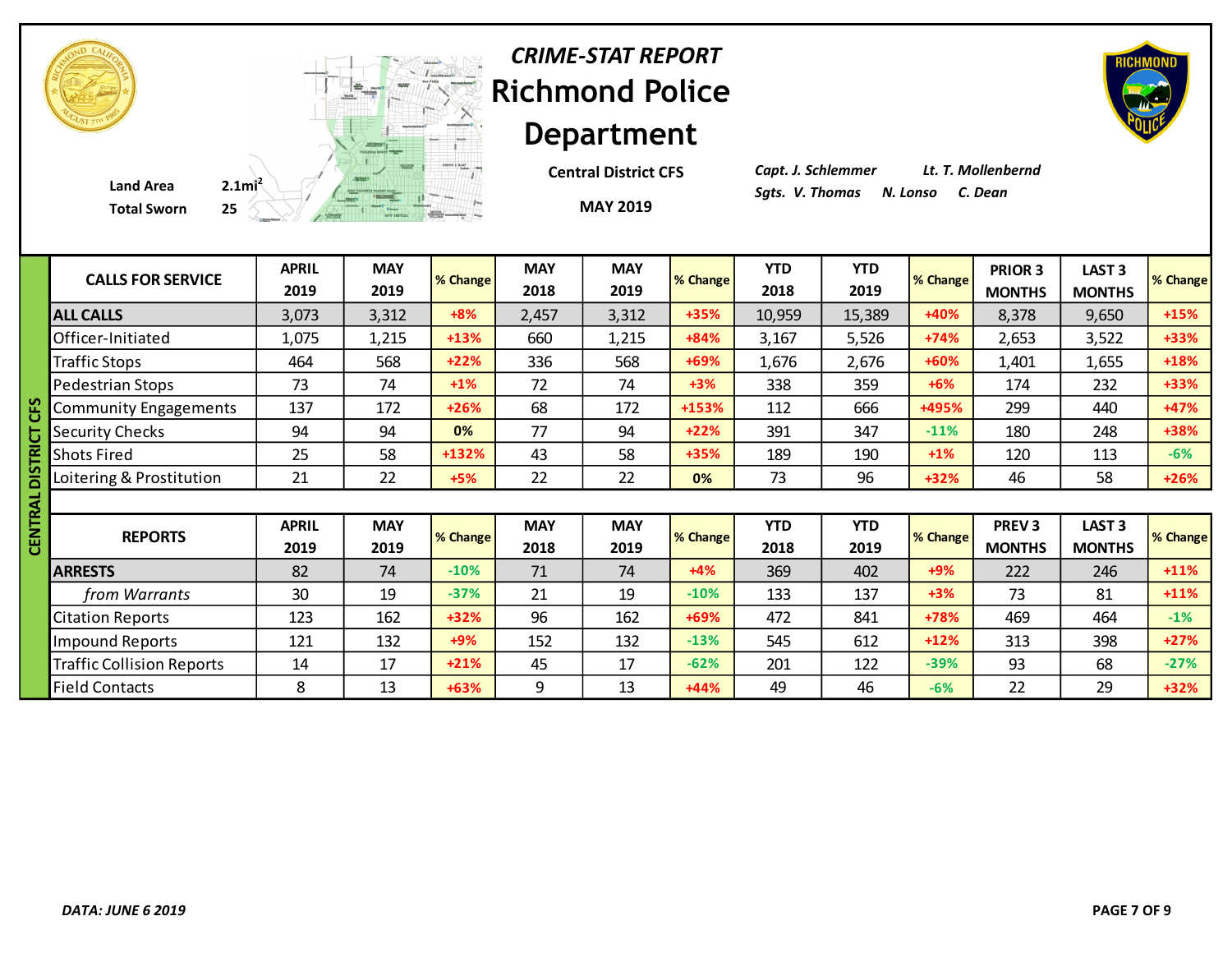



**Total Sworn** 

**Department Northern District CASES**

**MAY 2019**

*CRIME-STAT REPORT*

*Capt. A. Walle Lt. S. Johanson*

|             | <b>VIOLENT CRIMES</b>           | <b>APRIL</b><br>2019 | <b>MAY</b><br>2019 | % Change       | <b>MAY</b><br>2018 | <b>MAY</b><br>2019 | % Change | <b>YTD</b><br>2018 | <b>YTD</b><br>2019 | % Change | PRIOR 3<br><b>MONTHS</b> | <b>LAST 3</b><br><b>MONTHS</b> | % Change           |
|-------------|---------------------------------|----------------------|--------------------|----------------|--------------------|--------------------|----------|--------------------|--------------------|----------|--------------------------|--------------------------------|--------------------|
|             | <b>HOMICIDE</b>                 | 0                    | $\Omega$           | $-%$           | $\overline{2}$     | $\mathbf{0}$       | $-100%$  | $\overline{2}$     | $\mathbf{1}$       | $-50%$   | $\overline{2}$           | $\Omega$                       | $-100%$            |
|             | <b>AGGRAVATED ASSAULT TOTAL</b> | 8                    | 9                  | $+13%$         | 4                  | 9                  | $+125%$  | 38                 | 37                 | $-3%$    | 20                       | 25                             | $+25%$             |
|             | by Firearm                      | 0                    | 5                  | $-\frac{9}{6}$ | $\mathbf{1}$       | 5                  | +400%    | 6                  | $\overline{7}$     | $+17%$   | 1                        | $\overline{7}$                 | +600%              |
|             | All other                       | 8                    | 4                  | $-50%$         | 3                  | 4                  | +33%     | 32                 | 30                 | $-6%$    | 19                       | 18                             | $-5%$              |
|             | <b>ROBBERY TOTAL</b>            | 15                   | 11                 | $-27%$         | 16                 | 11                 | $-31%$   | 81                 | 51                 | $-37%$   | 34                       | 31                             | $-9%$              |
|             | by Firearm                      | 3                    | 4                  | +33%           | 5                  | 4                  | $-20%$   | 28                 | 18                 | $-36%$   | 11                       | 10                             | $-9%$              |
| DMPLAIN     | by Strongarm                    | 9                    | 5                  | $-44%$         | 10                 | 5                  | $-50%$   | 37                 | 26                 | $-30%$   | 20                       | 15                             | $-25%$             |
|             | All other                       | $\overline{3}$       | $\overline{2}$     | $-33%$         | $\mathbf{1}$       | $\overline{2}$     | +100%    | 16                 | $\overline{7}$     | $-56%$   | 3                        | 6                              | +100%              |
|             | <b>CRIMINAL SEXUAL ASSAULT</b>  | 3                    | $\overline{2}$     | $-33%$         | $\mathbf{1}$       | $\overline{2}$     | +100%    | 5                  | 11                 | +120%    | 9                        | 8                              | $-11%$             |
|             | <b>TOTAL VIOLENT CRIMES</b>     | 26                   | 22                 | $-15%$         | 23                 | 22                 | $-4%$    | 126                | 100                | $-21%$   | 65                       | 64                             | $-2%$              |
| ت           |                                 |                      |                    |                |                    |                    |          |                    |                    |          |                          |                                |                    |
|             |                                 |                      |                    |                |                    |                    |          |                    |                    |          |                          |                                |                    |
| ō           |                                 | <b>APRIL</b>         | <b>MAY</b>         |                | <b>MAY</b>         | <b>MAY</b>         |          | <b>YTD</b>         | <b>YTD</b>         |          | PRIOR 3                  | LAST <sub>3</sub>              |                    |
| ᇎ           | <b>PROPERTY CRIMES</b>          | 2019                 | 2019               | % Change       | 2018               | 2019               | % Change | 2018               | 2019               | % Change | <b>MONTHS</b>            | <b>MONTHS</b>                  |                    |
|             | <b>BURGLARY TOTAL</b>           | 38                   | 53                 | +39%           | 72                 | 53                 | $-26%$   | 305                | 248                | $-19%$   | 167                      | 147                            | $-12%$             |
|             | Commercial                      | $\overline{2}$       | 5.                 | +150%          | 8                  | 5                  | $-38%$   | 33                 | 24                 | $-27%$   | 15                       | 15                             | 0%                 |
| ERN         | Residential                     | 19                   | 16                 | $-16%$         | 10                 | 16                 | +60%     | 55                 | 73                 | $+33%$   | 39                       | 48                             | $+23%$             |
| <b>THIN</b> | From Vehicle                    | 17                   | 32                 | +88%           | 53                 | 32                 | $-40%$   | 216                | 151                | $-30%$   | 113                      | 84                             | % Change<br>$-26%$ |
| z           | All other                       | 0                    | $\Omega$           | $-\frac{9}{6}$ | $\mathbf{1}$       | $\mathbf 0$        | $-100%$  | $\mathbf{1}$       | $\mathbf 0$        | $-100%$  | 0                        | 0                              | $-$ %              |
|             | <b>LARCENY &amp; ALL THEFT</b>  | 55                   | 64                 | $+16%$         | 44                 | 64                 | +45%     | 234                | 342                | +46%     | 213                      | 187                            | $-12%$             |
|             | <b>VEHICLE THEFT</b>            | 30                   | 23                 | $-23%$         | 32                 | 23                 | $-28%$   | 166                | 172                | $+4%$    | 139                      | 77                             | $-45%$             |
|             | <b>ARSON</b>                    | $\mathbf{1}$         | $\mathbf{0}$       | $-100%$        | $\mathbf{1}$       | $\mathbf{0}$       | $-100%$  | 5                  | 4                  | $-20%$   | $\overline{4}$           | $\overline{2}$                 | $-50%$             |
|             | <b>TOTAL PROPERTY CRIMES</b>    | 124                  | 140                | $+13%$         | 149                | 140                | $-6%$    | 710                | 766                | $+8%$    | 523                      | 413                            | $-21%$             |
|             |                                 |                      |                    |                |                    |                    |          | 836                |                    |          |                          | 477                            | $-19%$             |

*All figures in this document are preliminary and subject to further revision. Crime statistics are derived from California Statues and differ from categories declared by the FBI Uniform Crime Reporting system.*